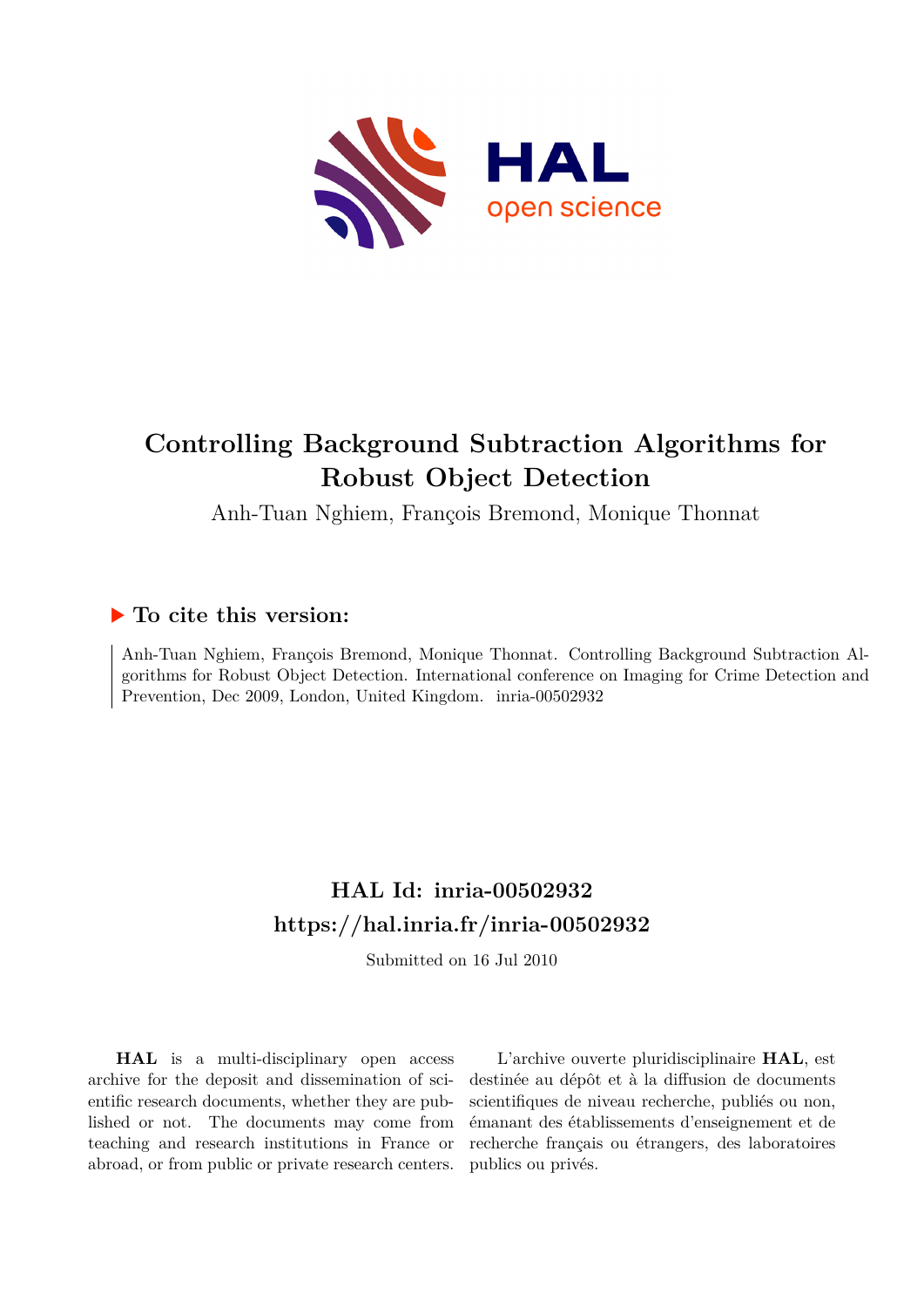# Controlling Background Subtraction Algorithms for Robust Object Detection

#### A.T. Nghiem, F. Bremond, M. Thonnat

Project PULSAR, INRIA Sophia Antipolis France

Keywords: Updating background, background subtraction algorithms, adapting parameters.

#### Abstract

This paper presents a controller for background subtraction algorithms to detect mobile objects in videos. The controller has two main tasks.

The first task is to guide the background subtraction algorithm to update its background representation. To realize this task, the controller has to solve two important problems: removing ghosts (background regions misclassified as object of interest) and managing stationary objects. The controller detects ghosts based on object borders. To manage stationary objects, the controller cooperates with the tracking task to detect faster stationary objects without storing various background layers which are difficult to maintain.

The second task is to initialize the parameter values of background subtraction algorithms to adapt to the current conditions of the scene. These parameter values enable the background subtraction algorithms to be as much sensitive as possible and to be consistent with the feedback of classification and tracking task.

## 1 Introduction

Detecting mobile objects is an important task in many video analysis applications such as video surveillance, people monitoring, video indexing for multimedia. Among various object detection methods, the ones based on adaptive background subtraction [12, 9] are the most popular. However, the background subtraction algorithm alone could not easily handle various problems such as adapting to changes of environment, removing noise, detecting ghosts (defined in section 2) etc. To help background subtraction algorithms to deal with these problems we have constructed a controller for managing object detection algorithms. Being independent from one particular background subtraction algorithm, this controller has two main tasks:

- Supervising background subtraction algorithms to update their background representation.
- Adapting parameter values of background subtraction algorithms to be suitable for the current conditions of the scene.

The article is organized as follows. Section 2 describes the problems the controller has to solve to realize the above tasks. This section also presents the state of the art related to these problems. Section 3 describes how the controller detects ghosts. Section 4 details the method to manage stationary objects. Section 5 presents our method to adapt the parameter values of the background subtraction algorithms to the current conditions of the scene. Several experiments are presented in section 6. The conclusion is presented in section 7.

#### 2 Problem statement and related work

For object detection algorithms which work with very long video sequences, they must be able to adapt to various changes of the scene. To do this, background subtraction algorithms should update their background representation regularly. Therefore, after a certain number of frames, the changes of the scene are absorbed into the background representation and these changes do not occur in the detection results again. However, in scenes like the one in figure 1, a person can often stay at the same place for a long time. Consequently, if we do not distinguish this person from the changes of the scene, after a while, the person will be absorbed into the background representation and the background subtraction algorithm will not be able to detect this person. In [7], Harville et al propose a simple solution for this problem. In their framework, whenever the classification task detects a person from the segmentation results, the background subtraction algorithm does not update the corresponding region. However, the classification task may be wrong, i.e. it misclassifies a background region as a person. For example, in figure 2, at the beginning, the person sits in the chair and the background subtraction algorithm does not have the background corresponding to the chair region occupied by the person. As a result, when this person moves to the table, the background at the chair is viewed by the camera and the classification task classifies this region as a sitting person (called a ghost). In this case, the updating strategy of Harville et al will not update the newly observed region and the "ghost" person (the background region classified as person) remains in the detection results forever.

To distinguish ghosts from real mobile objects, some works employ object borders (i.e. edges). In [4], Connell et al compute the edge energy along the border of each detected object. A foreground region is considered as a ghost if it does not have a sufficient amount of edges. In [10], Lu et al use the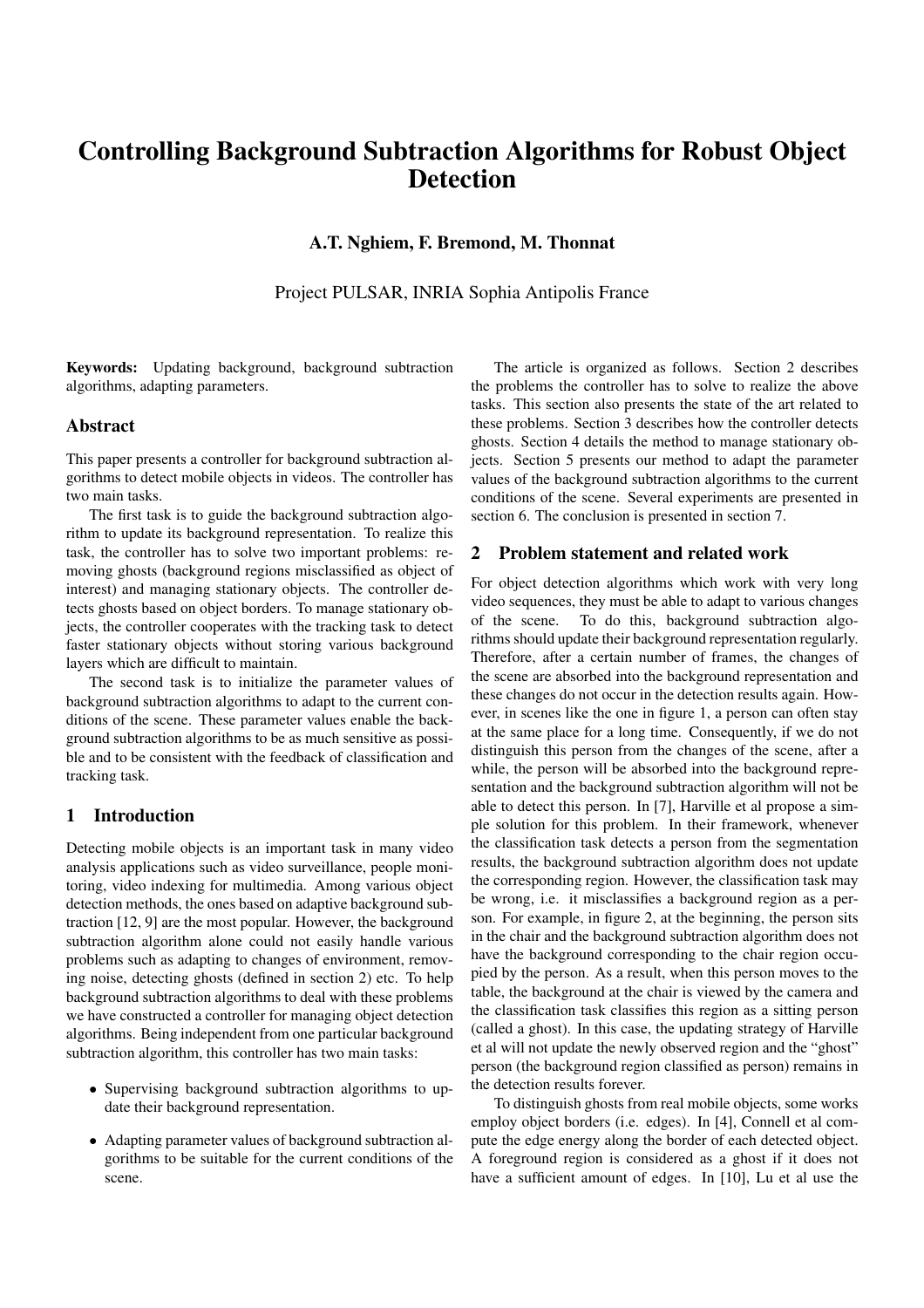



Figure 1. The effect of uniform updating. Figure (a) is the original image. The background subtraction algorithm detects the person in this frame correctly (figure (b)). However, after 80 frames, the person is absorbed into background and the background subtraction algorithm cannot detect the person any more (figure (c)).

in-painting algorithm to fill the region corresponding to each detected object. If it is a ghost, it does not have strong border and the algorithm could fill a large part or the whole object. In general, these techniques can have good results if background subtraction algorithms can correctly detect the real object border. However this requirement cannot always be satisfied, for example in case of shadows.

Our method for detecting ghosts is also based on border detection. Nevertheless, the proposed method does not require the background subtraction algorithm to detect the object border precisely. This method is also fast enough to be included into a real time object detection system.

Beside detecting ghosts, the controller should also handle stationary objects . For example in figure 3, the background subtraction algorithm has to detect both people and cars. Therefore, the background subtraction algorithm should not integrate the regions of detected people and cars into background. However, when a car stops and a person gets out of the car, the classification task is unable to distinguish the people from the car given only the detection results as in figure 3. This problem is called stationary object problem. To solve this problem, in [5], the authors create a temporal background layer containing the pixel values of the car. Then when people passing in front of the car, the background subtraction algorithm uses this temporal background layer to extract these people from the car detection. When the car moves again, the background subtraction algorithm removes the corresponding temporal background layer. In general, these algorithms perform well when the illumination of the scene does not change much. When such a change happens, these algorithms could have difficulties in maintaining the lighting consistency of the background layers. Moreover, these multi-layer frameworks cannot be applied directly to many background subtraction algorithms such as Gaussian Mixture Model (GMM).

In this article we propose a method to solve the stationary object problem. Unlike the above methods, the proposed

Figure 2. The "ghost" problem of selective updating strategy. At the beginning (figure (a)), the person sits in the chair and the background subtraction algorithm does not see the background occupied by the person. Then, when the person moves to the table (figure (b)), the background at the chair can be observed and the classification task classifies it as a person. Therefore, the background subtraction algorithm does not update the corresponding region. Then the "ghost" person stays forever in the detection results.



Figure 3. The stationary object problem. Figure (a) is the original frame. Figure (b) shows the detection results of this frame. The background subtraction algorithm should detect both cars and people. Therefore it should not update the regions corresponding to detected cars or people. However, given only the detection result of the background subtraction algorithm, the classification task cannot distinguish the person from the car.

method employs only one one single background representation (single layer) to better adapt to illumination changes. The management of stationary objects is delegated to the tracking task. This task will guide the background subtraction algorithm to update the background representation when necessary. Therefore the proposed method does not have to maintain multiple background layers.

Another problem of background subtraction algorithms is to adapt the parameters of the background subtraction algorithms to the scene conditions. For example, with a background subtraction algorithm such as GMM in [12], the parameter T is a sensitive parameter and its value depends on the type of the background. A small value of T is suitable for static background and a high value of T is suitable for background containing motion such as waves, wind in trees, etc. Selecting the wrong value of T may degrade the performance of GMM seriously as in figure 6. Therefore, a parameter adapting algorithm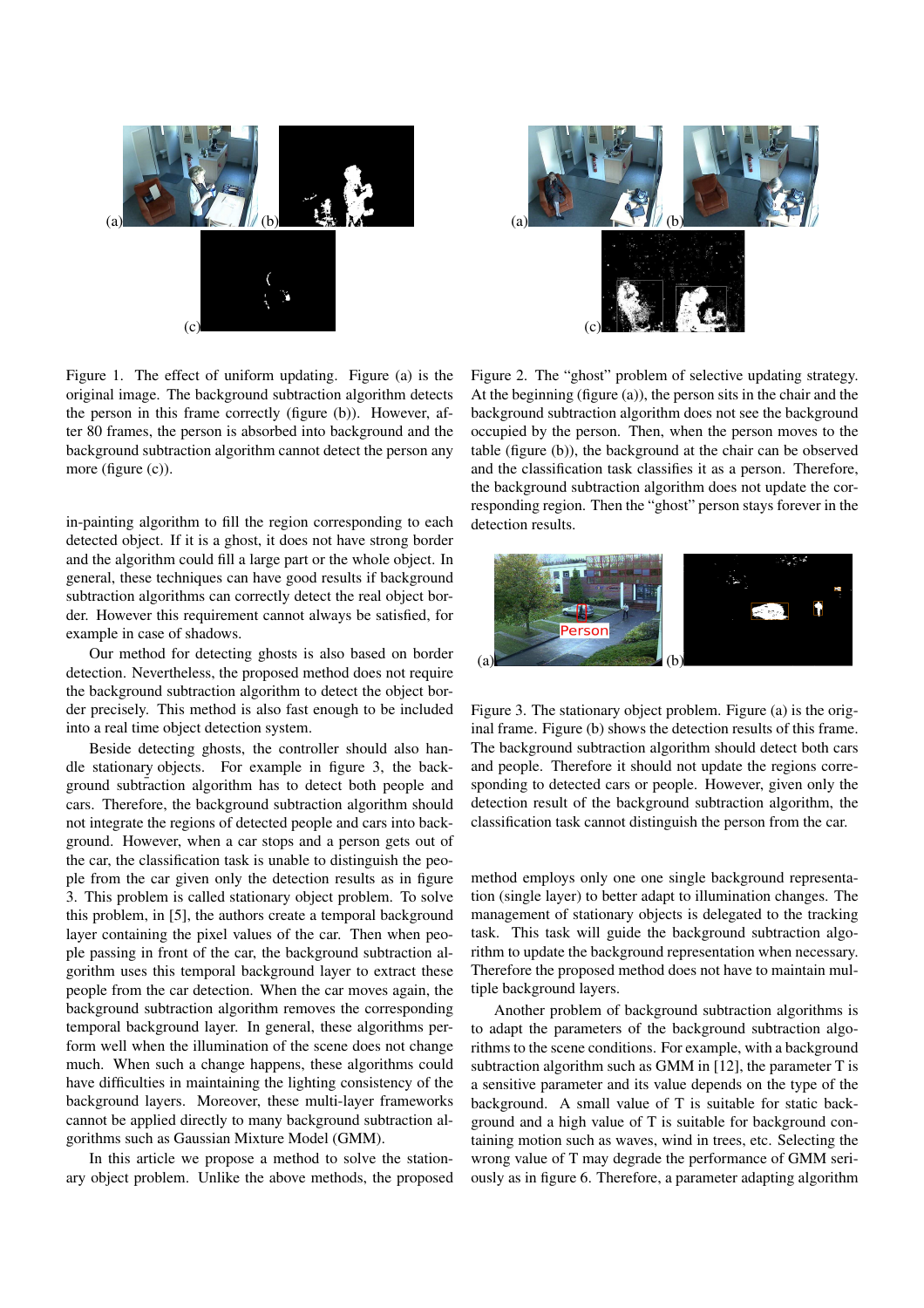is necessary for background subtraction algorithms. In the literature, there are two main approaches to address this problem: online and offline adaptation.

In the offline approach [11, 3], the adaptation algorithm first collects a set of reference videos representing every possible conditions of the scene with ground truth information on the mobile objects. After that, optimization algorithms are used to find optimal parameter value for each reference video. Then for the current scene, the adaptation algorithm finds a similar reference video and applies the optimized parameter value of the reference video to the background subtraction algorithm to process the current scene. The method in [11] is an example of this approach which uses a large amount of ground truth and reference videos illustrating all variations within 24 hours of recording.

In the online approach, to avoid the reference videos which are difficult to construct, the adaptation algorithm uses the current video with the feedback from higher level tasks to evaluate the object detection results. For example, in [6], Hall evaluates object detection results based on the similarity between the trajectory and size of detected mobile objects to the reference model (clusters of trajectories and sizes of mobile objects, learned over long sequences). This method is complicated and the parameter optimization must be run on a separated process (on a different computer in the network for example). Moreover, this controlling algorithm is only able to find a global parameter value set for the whole image since trajectories spread over the scene throughout the video. This global value is not desirable especially if the scene is complex and each region needs a different parameter value. This global value corresponds also to a compromise between all the trajectories detected within the last period of time, thus this parameter value is not necessarily optimal.

In this article, we propose an online parameter adaptation algorithms. Our approach evaluates directly the detection results based on the feedback from the classification and tracking task. Because this method only selects the parameter values among several predefined values, it is fast enough to be included in the object detection system. Finally, it is capable of finding good parameter values for each individual pixel in the image.

## 3 Removing ghosts

The algorithm for detecting ghosts is based on the heuristic that if we draw a horizontal line cutting a real object, this line (called cut) will intersect with the object border at at least 2 points. Moreover, the distance between these 2 points must be large compared to the object model. For example, with the calibrated camera, in case of people, the 3D distance between these two border points must be larger than 0.2 meter (in case of neck or leg).

Based on this heuristic, the following algorithm is proposed to detect ghosts:

- 1. Take *n* horizontal cuts from current object
- 2. For each cut, verify if it satisfies the heuristic. If yes,



Figure 4. If a detected person is a real person (not a ghost), each line (cut) should cross the person border at at least two points (intersection points).

increase the number of valid cuts by 1

3. If there are more than  $n - k$  valid cuts, the object is considered as a real object. Otherwise, it is classified as a ghost.

To check the validity of each cut, the algorithm must be able to find the intersection points with border. At the border, there is often a large difference between the values of adjacent pixels. Formally, a pixel at position  $(x, y)$  can be classified as a Vertical Border Point (*V BP*) as follow:

$$
VBP(x,y) = \begin{cases} 1 & \text{if } \exists i \in (R, G, B), \\ \quad abs(I_{(x,y)}^i - I_{(x+1,y)}^i) > \tau \\ \quad \forall abs(I_{(x,y)}^i - I_{(x-1,y)}^i) > \tau \\ 0 & \text{otherwise} \end{cases}
$$
 (1)

where  $I^i_{(x,y)}$  is the channel *i* value at position  $(x, y)$ ,  $\tau$  is the threshold for the intensity difference,  $VBP(x, y) = 1$  means the pixel at the position  $(x, y)$  is a possible border pixel.

Among possible border pixels, the algorithm takes the left most and the right most pixels as the real border pixels to verify the lower bound of the distance between border points according to the reference model.

#### 4 Managing stationary objects

As presented earlier, the background subtraction algorithm cooperates with the tracking task to manage stationary objects. To simplify the presentation, we suppose that the type of the stationary objects is car. To detect stationary cars, we use two lists: *TrackedCarPos* and *CurrentCarPos*. Each element of the *T rackedCarP os* list contains the bounding box of a car which can become stationary in association with a counter which stores the number of consecutive frames when this car does not move. The *CurrentCarPos* list contains the bounding box of cars detected in the current frame. At the beginning, both of these lists are empty. The controller tracks the stationary cars as follows:

• In the current frame, whenever a car is detected, its bounding box is pushed into the *CurrentCarPos* list. The background inside this bounding box is not updated.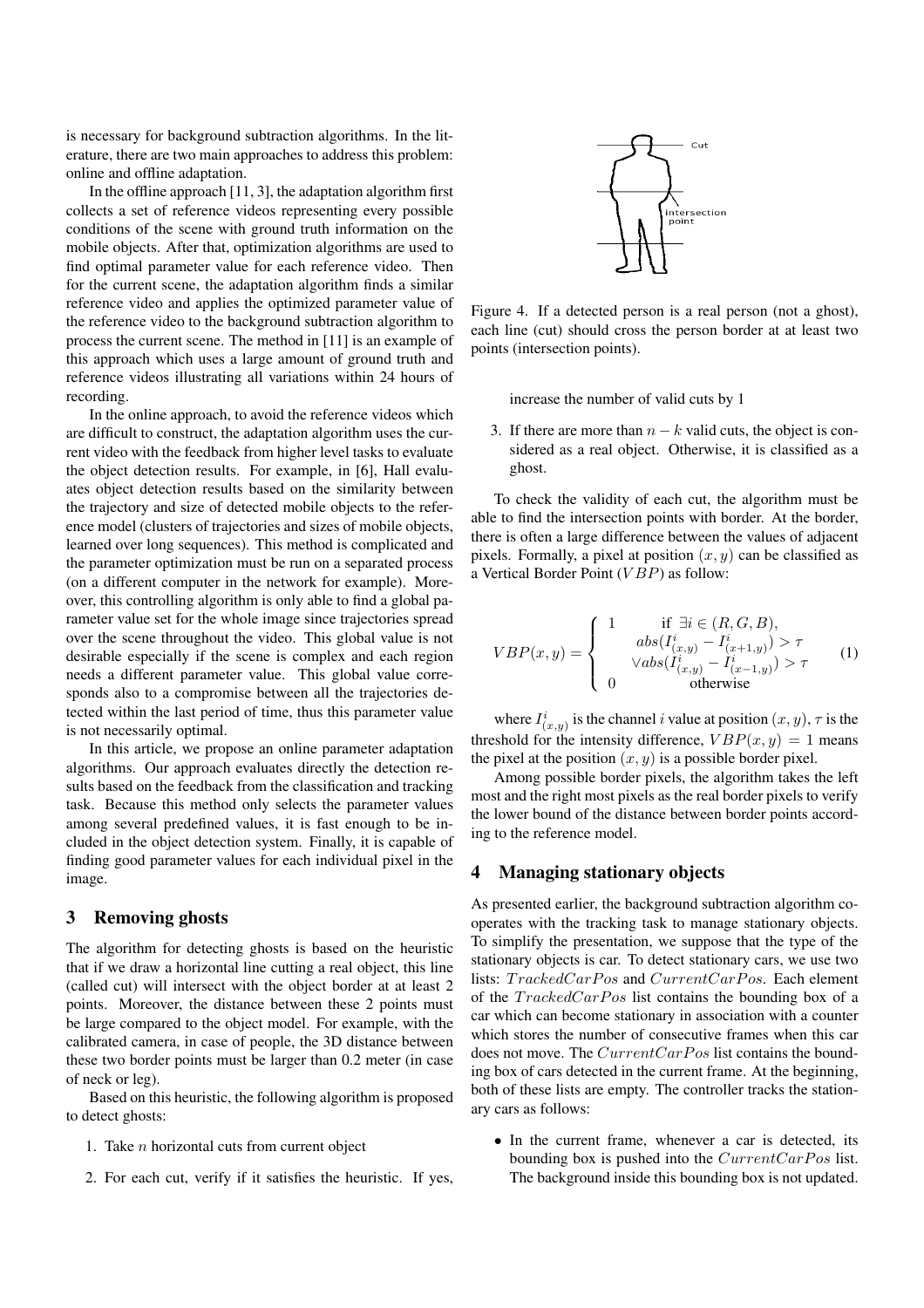- For each element in the *TrackedCarPos* list:
	- If the bounding box of this element matches exactly one bounding box in the *CurrentCarPos* list (i.e. the car has not moved), remove the corresponding bounding box from the *CurrentCarPos* list and increase the stationary counter of the element by 1. If the stationary counter is higher than a threshold, a stationary car is detected.
	- If not, (i.e. when the car moves or when the car has stopped but it is merged with another moving object) decrease the stationary counter. If this counter is still greater than 1, perhaps the car has stopped, so keep this element in the *TrackedCarPos* list. Otherwise remove this element.
- Insert the bounding boxes which still exist in the *CurrentCarP os* list into the *T rackedCarP os* list with stationary counter equal to 1.

A bounding box is represented by two corner points: top left corner  $(x^{TL}, y^{TL})$  and bottom right corner  $(x^{BR}, y^{BR})$ . Then a bounding box  $R_1$  matches exactly another one  $R_2$  if:

$$
ExactMatch(R_1, R_2) = \left\{ \begin{array}{c} 1 & \text{if } abs(x_{R_1}^{TL} - x_{R_2}^{TL}) < \tau_d \\ \wedge abs(y_{R_1}^{TL} - y_{R_2}^{TL}) < \tau_d \\ \wedge abs(x_{R_1}^{BR} - x_{R_2}^{BR}) < \tau_d \\ \wedge abs(y_{R_1}^{BR} - y_{R_2}^{BR}) < \tau_d \\ 0 & \text{otherwise} \end{array} \right. \tag{2}
$$

When the controller detects a stationary car, it orders the background subtraction algorithm to absorb immediately the region inside the car bounding box into background. Therefore, the background subtraction algorithm can detect other mobile objects passing in front of the stationary car. At the same time, it informs the tracking task that there is a stationary car at the location of the bounding box. When the stationary car moves again, a ghost car can occur in the detection results. The tracking task in this case compares the location of the ghost with the list of stationary cars. If it can find a corresponding car, the tracking task removes the ghost as well as the stationary object from its output and informs the background subtraction algorithm to integrate the ghost into the background. As a result, the background subtraction algorithm does not have to take care of storing and updating the old background if the illumination of the scene has changed as this is the case in [5].

### 5 Tuning parameter for background subtraction algorithms

The tuner aims at evaluating and changing current background subtraction algorithm parameters for every pixel in the image.

To tune the parameters of background subtraction algorithms, the tuner has to evaluate their detection results. However, the background subtraction algorithm alone cannot evaluate its own detection results. Therefore, we employ the feedback information from the classification and tracking task. For



Figure 5. Tuning parameter values for single pixel

example, the classification task may classify a detected foreground region as noise if the size of this region is too small. Then, if the noise level at one particular pixel is too high, we can order the background subtraction algorithms to change its parameter value at this pixel to reduce the noise. On the other hand, if the noise level is too low, perhaps the background subtraction algorithm may be not sensitive enough for detecting mobile objects. Therefore, we tune the background subtraction algorithm to change its parameter value to increase the sensitivity in detecting mobile objects while still maintaining an acceptable noise level.

The tuner takes as input the current pixel value, the corresponding background subtraction algorithm results (i.e. the pixel label background or foreground), and the feedback of the classification and tracking tasks. The output of the tuner is the most suitable parameter value for each pixel in the image. This parameter value enables the background subtraction algorithm to be as much sensitive in detecting mobile objects as possible and more consistent with the feedback from classification and tracking.

As described in figure 2, the algorithm for parameter tuning consists of two main components: pixel label coherence checker and a group of *n* detectors. These detectors are the same background subtraction algorithm with different parameter values. The tuning algorithm is composed of 3 steps:

- 1. The tuner verifies the consistence of the current pixel label provided by the current background subtraction algorithm (called current label) with the feedback information from classification. If the current label is foreground (FG) and the classification task indicates that this pixel value is noise, the pixel value is labeled as background for the next step. If the classification task indicates that this pixel belongs to a detected object, this pixel value is discarded and not used for next step. Therefore, the next step contains only pixel values with label background (BG).
- 2. The tuner feeds *n* detectors with the current pixel value and builds a statistical information on the number of time the detector classifies pixel values as BG. This information is called Statistic for Local Evaluation (SLE).
- 3. The tuner chooses the parameter value of the best detector as the tuned parameter value depending on an evaluation function using SLE and the parameter value.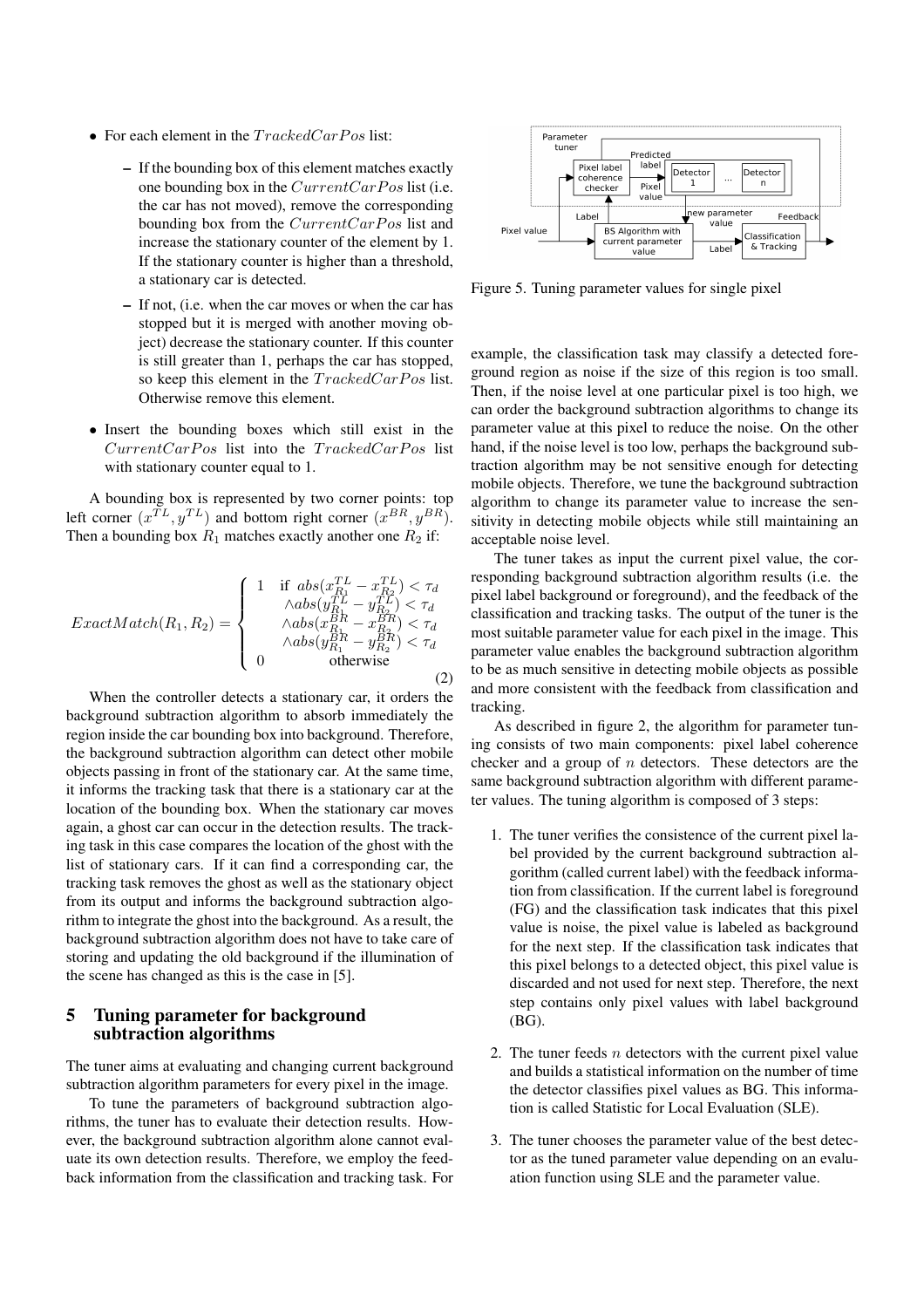The evaluation function is:

$$
ES = (SLE) + \alpha f(p) \tag{3}
$$

Where  $\alpha$  is the importance of the parameter value,  $f(p)$  is the function in the range [0*,* 1] quantifying the user's preference of parameter value given the parameter value *p*. For example in case of Gaussian Mixture Model, we prefer low values of T because they make the algorithm more sensitive in detecting mobile objects. Therefore,  $f(T)$  can be defined as  $f(T) =$  $1 - T$  with  $T \in [0, 1]$ .

*SLE* is defined as:

$$
SLE = \frac{nCoherence}{|Window|} \tag{4}
$$

where *nCoherence* is the number of times the detector classifies the pixel values as background and *|W indow|* is the size of temporal window we use to construct SLE.

To make the tuning algorithm suitable for the real time requirement, instead of tuning parameters for every pixel in the image, the tuner only work on *m* pixels distributed as a grid over the image. After finding the suitable parameter value for these pixels, the tuner generalizes the tuned parameter values to the other pixels in the image. Particularly, to find a suitable parameter value for pixel A, the tuner firsts find the 4 closest pixels (using Euclid distance) on the grid. Then among these 4 pixels, the tuner finds the pixel (called pixel B) whose the background representation is closest to the background representation of pixel A. If the distance between the two background representation at pixel A and B is small enough, the tuner assigns the tuned parameter value of pixel B to the same parameter of pixel A. The background representation distance depends on the underlying background subtraction algorithm. For example, in case of GMM, the distance *D*(*BR*1*, BR*2) between two background representations *BR*1, *BR*<sup>2</sup> can be computed as follows:

$$
D(BR_1, BR_2) = \sum_{i=0}^{n} |w_i^1 - w_i^2|
$$
 (5)

where *n* is the number of Gaussian components corresponding to background in  $BR_1$  and  $w_i^j$  is the normalized weight of components  $i$  in  $BR_i$ . According to this formula, two background representations are said to be close if they have a similar form (similar number of background components, similar ratios between different component weight).

#### 6 Experimental results

To assess the performance of the controller, we perform two experiments. The first experiment validates the effectiveness of the controller in guiding the background update. In this experiment, the background subtraction algorithm is GMM [12] and the testing video is one of the videos from homecare project [2]. Figure 1 shows a sample image from this video. This video shows a person living in an apartment. The video is more than 1h long (40800 frames). The ground truth has been constructed by annotating a frame every other 200 frames and by drawing

bounding boxes around the person inside that frame. The metric M.1.2.1. of ETISEO project [1] is used to measure the algorithm performance. This metric counts the number of physical objects in the ground truth that are detected by the background subtraction algorithm. To match the detected objects with the ground truth objects, the metric uses the bounding box. The Precision (P), Sensitivity (S), and F-Score are computed based on True Positive (TP), False Positive (FP), and False Negative (FN) as shown below:

$$
P = \frac{TP}{TP + FP}, S = \frac{TP}{TP + FN}, F - Score = \frac{2 \times P \times S}{P + S}
$$
\n(6)

| Detection results | Performance indexes |         |               |
|-------------------|---------------------|---------|---------------|
|                   | $P(\%)$             | $S(\%)$ | $F-Score(\%)$ |
| $GMM_1$           | T                   | 13      | 23            |
| $GMM_2$           | 56                  | 75      | 64            |
| $GMM_3$           | 72                  | 78      | 75            |

Table 1. Detection results of the GMM algorithm alone  $(GMM<sub>1</sub>)$ , of the GMM algorithm with an updating controller without ghost removal (*GMM*2), and of the GMM algorithm with an updating controller with ghost removal  $(GMM_3)$ . P: Precision, S: Sensitivity, F-Score: balance between P and S.

Table 1 shows the detection results of the GMM algorithm alone, the GMM algorithm with an updating controller but without ghost removal, and the GMM algorithm with an updating controller including ghost removal. In this sequence, the person often stays at the same place for a long time. Therefore, the GMM algorithm alone updates the regions corresponding to the person and after several frames, it cannot detect the person any more (sensitivity  $= 13\%$ ). On the other hand, with the help of updating controller not including ghost removal, the GMM algorithm can increase its sensitivity (from 13% to 75%) but at the expense of reducing precision (from 77% down to 56%) because there are many ghosts in the detection results. With the updating controller including a ghost removal, the GMM algorithm increases the sensitivity (from 13% to 78%) without reducing much the precision. However the sensitivity is still low because either the GMM cannot detect mobile objects or the classification task cannot classify detected foreground regions as person.

The second experiment verifies the performance of the parameter tuner for the parameter T of GMM with the video of a waving tree in [8]. As shown in figure 6, the parameter tuner can successfully set up a suitable T value for each pixel depending on the distribution of this pixel: the background region corresponding to static background (building, sky) is assigned a low T value and the background region corresponding to the background containing motions (tree) is assigned a high T value. As a result, the GMM with adaptive T value reduces the noise inside the tree region.